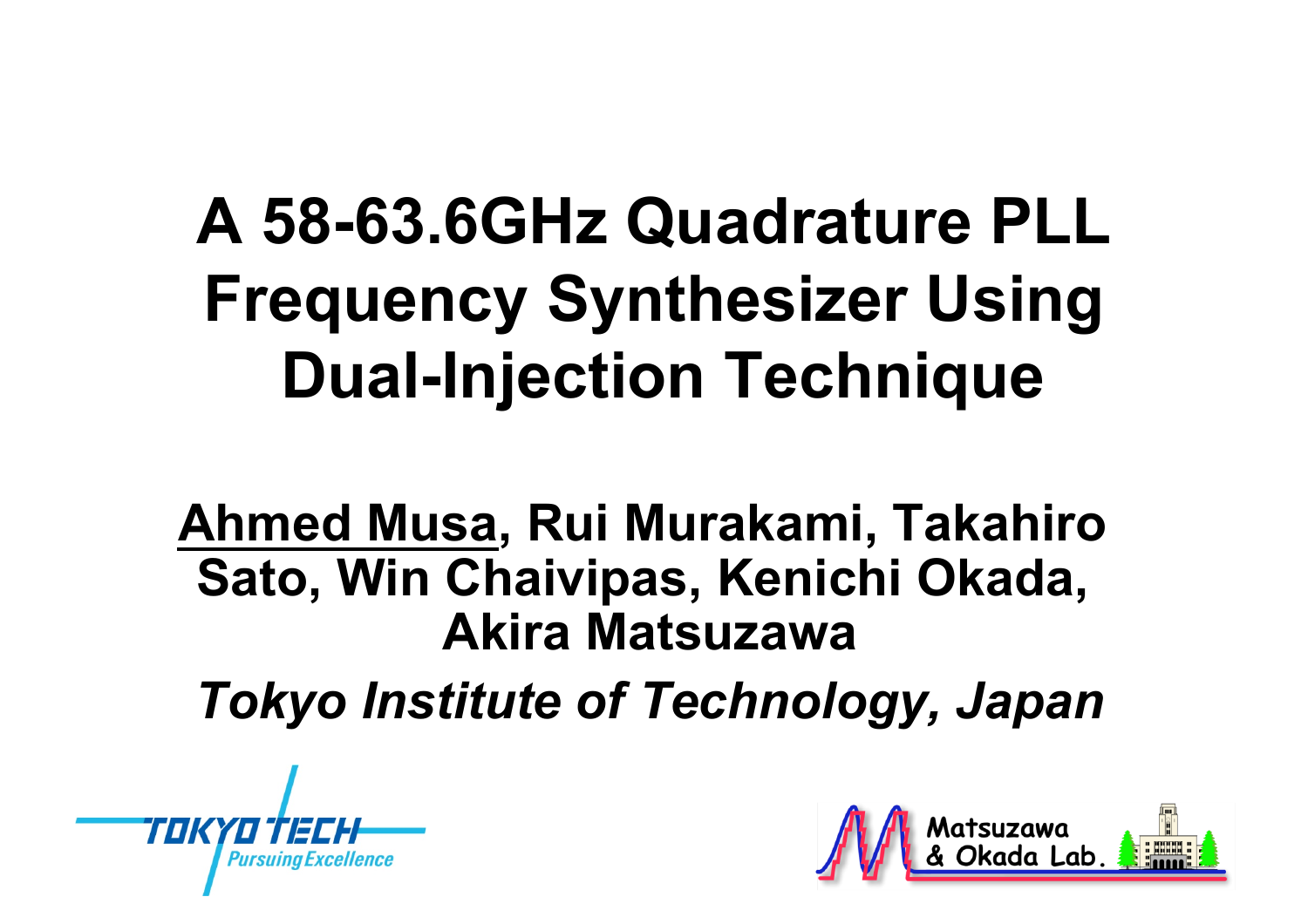# **60GHz Communications**

- **9 GHz unlicensed band at 60 GHz**
- **Several Gbps transfer rate speed** 
	- **3.5Gbps/ch (QPSK)** • **7Gbps/ch (16QAM)**

| <b>Channel</b> | Low Freq. | <b>Center Freq.</b> | <b>High Freq.</b> | <b>Nyquist BW</b> | <b>Roll-Off</b> |
|----------------|-----------|---------------------|-------------------|-------------------|-----------------|
| <b>Number</b>  | (GHz)     | (GHz)               | (GHz)             | (GHz)             | <b>Factor</b>   |
| A <sub>1</sub> | 57.24     | 58.32               | 59.40             | 1.76              | 0.25            |
| A <sub>2</sub> | 59.40     | 60.48               | 61.56             | 1.76              | 0.25            |
| A <sub>3</sub> | 61.56     | 62.64               | 63.72             | 1.76              | 0.25            |
| $\mathsf{A}4$  | 63.72     | 64.80               | 65.88             | 1.76              | 0.25            |



**from IEEE802.15.3c-2009**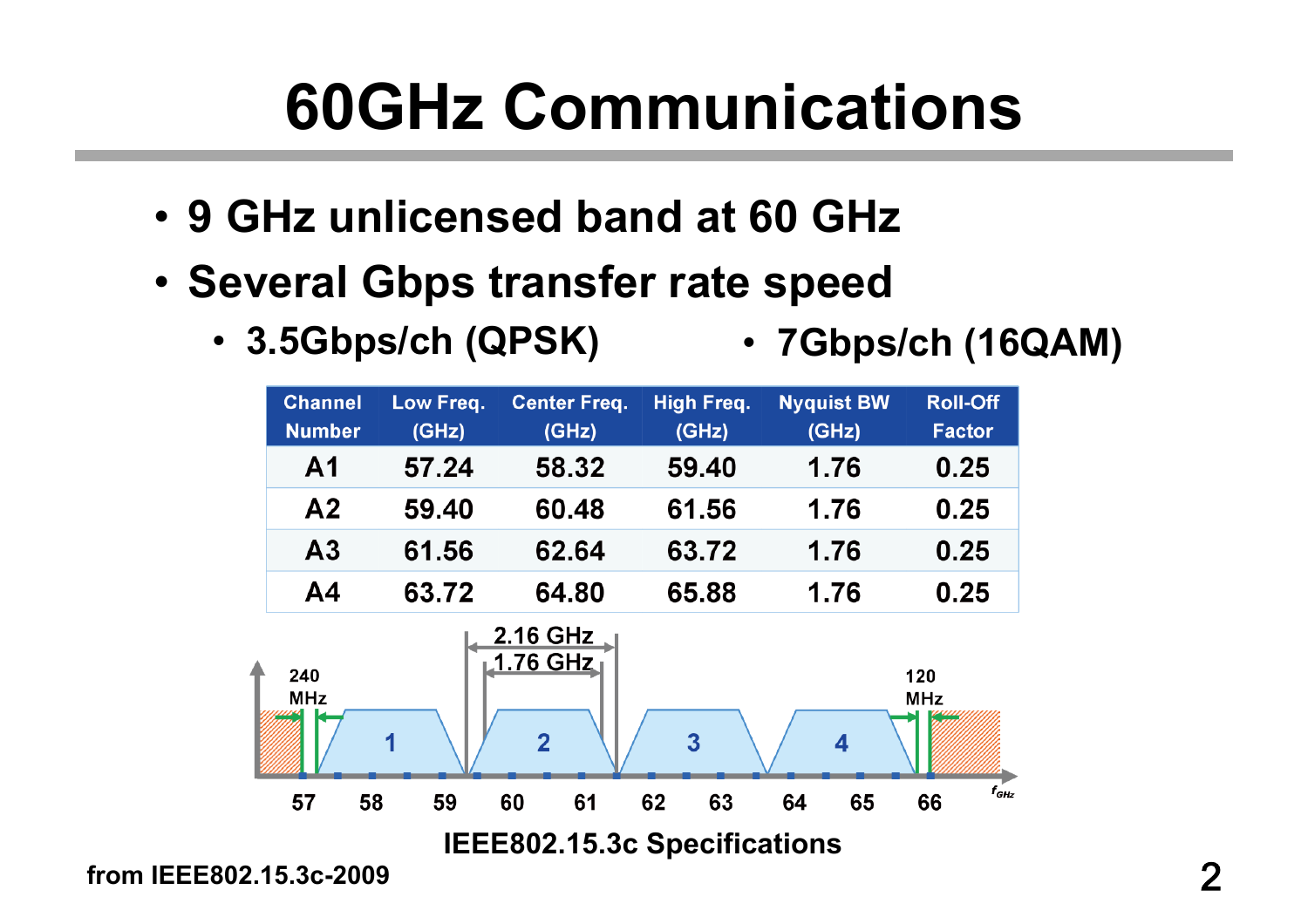### **Transceiver Architecture**

- **Direct conversion architecture for single chip implementation** 
	- **Small area**

− **Lower power consumption**



**Single chip implementation**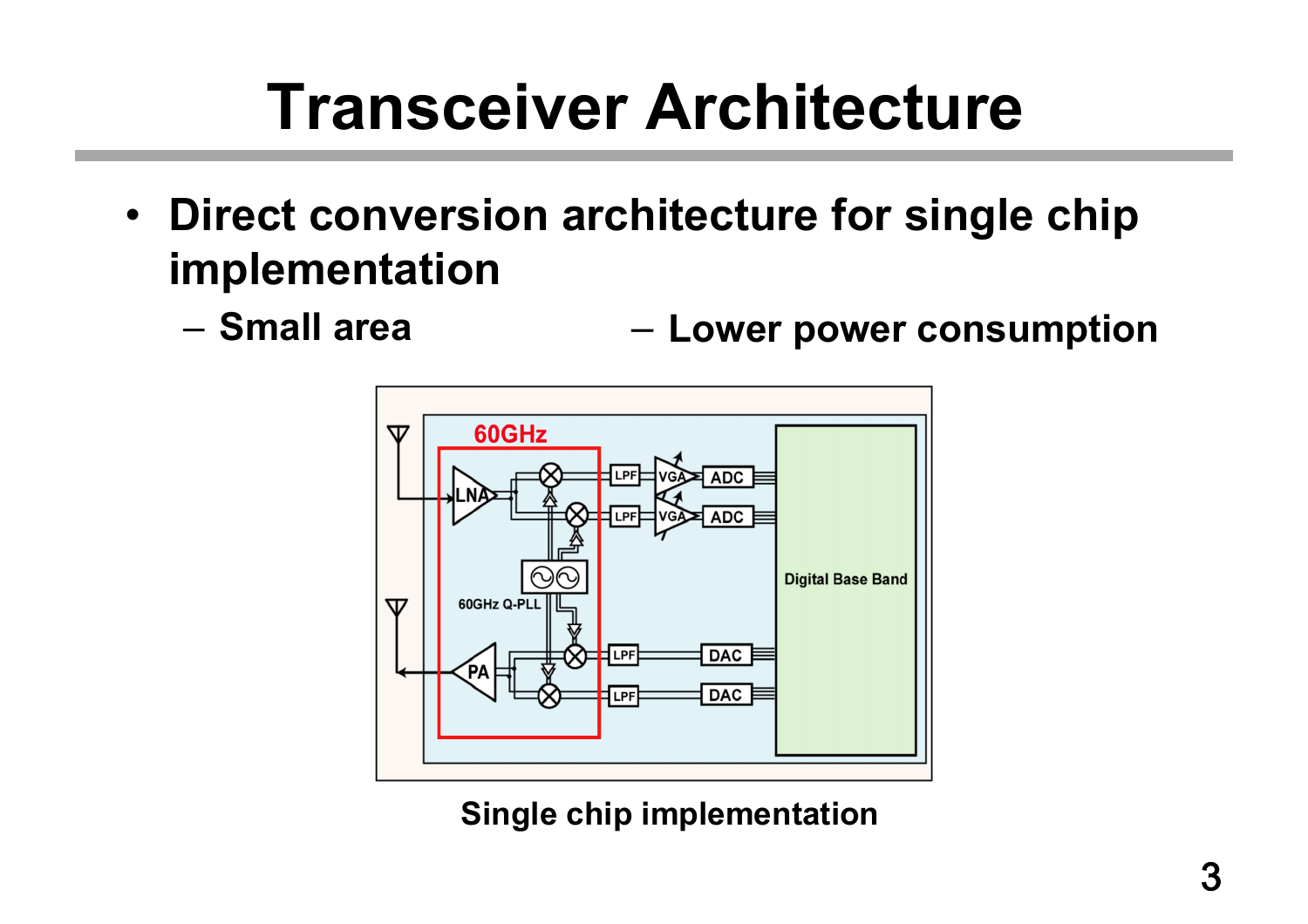### **Transceiver Architecture**

- **Direct conversion architecture for single chip implementation** 
	- **Small area**

− **Lower power consumption**



**Single chip implementation**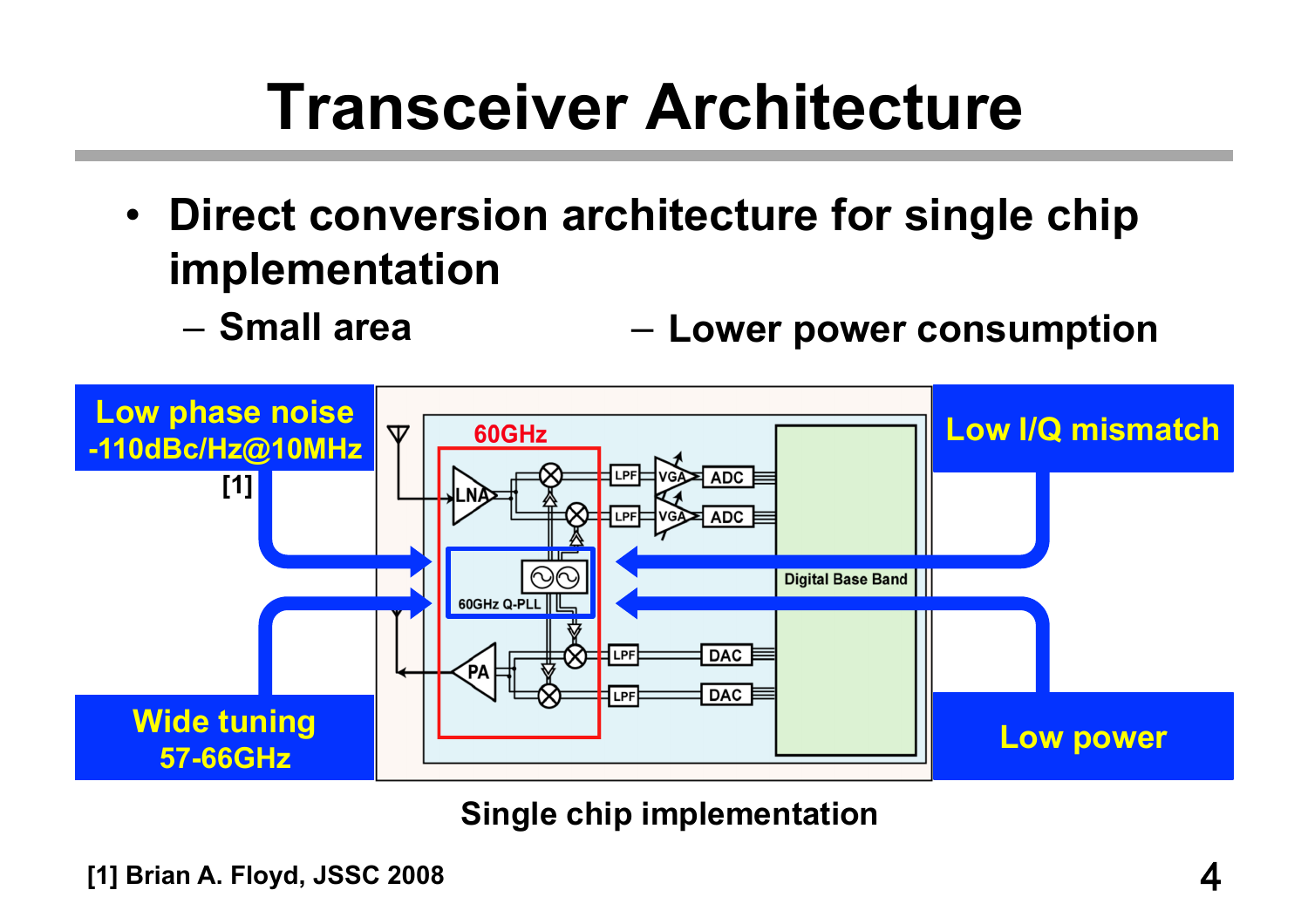# **LO Topologies**

- **60GHz QPLL** 
	- **9GHz tuning range**
	- **Low Q for capacitors**

**Poor Phase Noise**





- **30GHz PLL** 
	- **2nd harmonic is utilized**
	- **Polyphase filter is used**

**High power consumption I/Q mismatch** 

#### 30GHz OSC Polyphase Filter